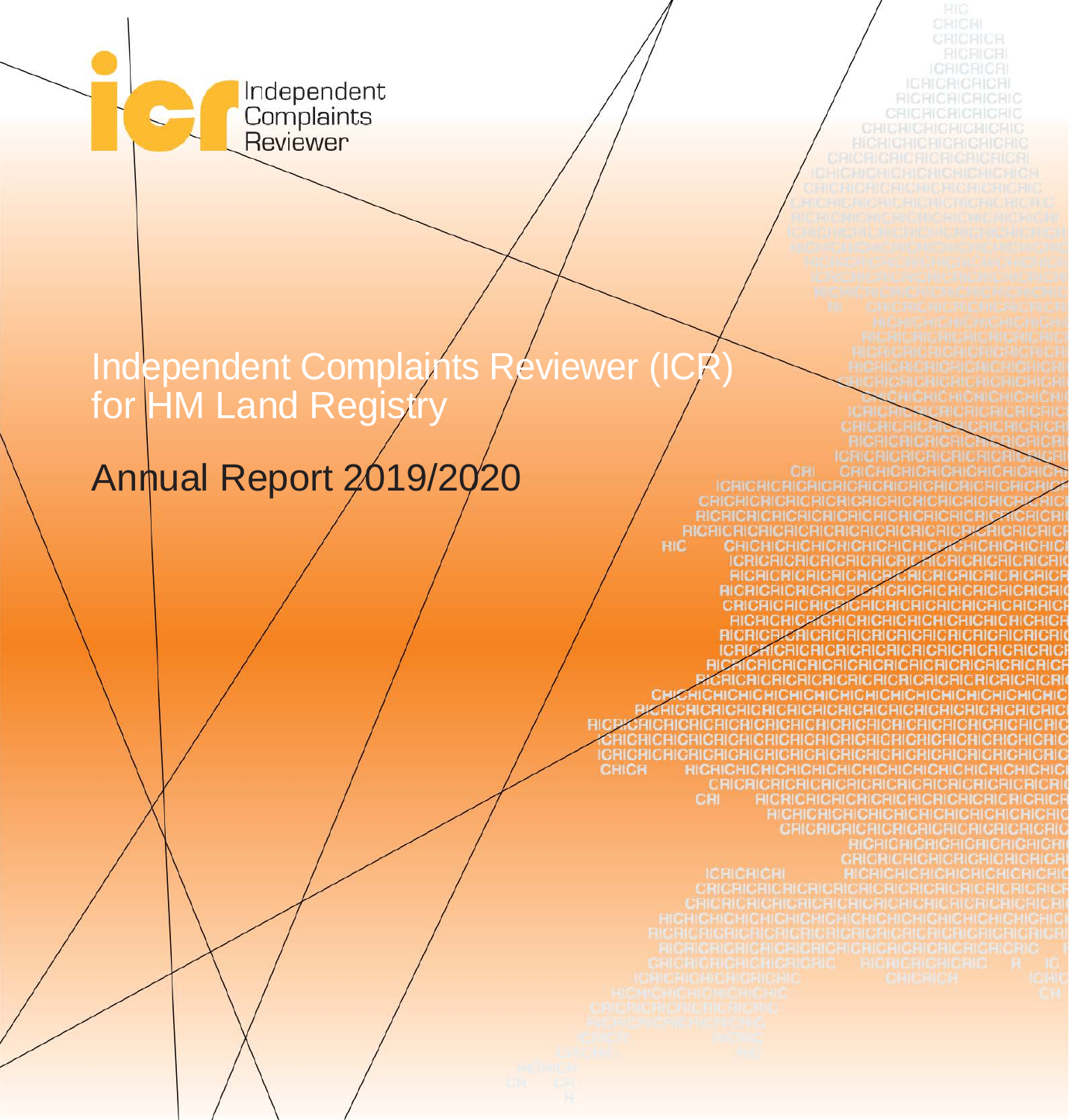ТC PIC. CRICR CRICRICR **RICRICRI ICRICRICRI ICRICRICRICR RICRICRICRIC** CRICRICRICRICRIC CRICRICRICRICRICRIC **RICRICRICRICRICRIC CRICRICRICRICRICRICRI ICRICRICRICRICRICRICRICF CRICRICRICRICRICRICRICRIC** CRICRICRICRICRICRICRICRICRIC **PICRICRICRICRICRICRICRICRICR CRICRICRICRICRICRICRICRICRICRICRIC RICRICRICRICRICRICRICRICRICRICRICRICR FICRICRICRICRICRICRICRICRICRICRICRIC ICRICRICRICRICRICRICRICRICRICRICRICF AICRICRICRICRICRICRICRICRICRICRICRICF**  $PI$ **CRICRICRICRICRICRICRICRICRICA RICRICRICRICRICRICRICRICRICRICRI RICRICRICRICRICRICRICRICRICRICRIC RICRICRICRICRICRICRICRICRICRICRICRI RICRICRICRICRICRICRICRICRICRICRICRIC** CRICRICRICRICRICRICRICRICRICRICRICRICR CRICRICRICRICRICRICRICRICRICRICR RIC **ICRICRICRICRICRICRICRICRICRICRICRICR** CRICRICRICRICRICRICRICRICRICRICRICRIC CRI **CRICRICRICRIC RICRICRICRICAICA** I CRICRICRI CRICRICRICRICRICRICRICRICRI CRICRICRICRICRICRICRICRIC **RICRICRICRICRICRICRICRICRIC RICRICRIC** CRICR  $R = IC$ **RICRIC RICRICRICRICRIC** RС CRICRICR **ICRIC** CR

#### **Large print**

Please contact the ICR office if you require a copy of this report in large print.

#### **Other versions**

Please contact the ICR office if you require a copy of this report in Braille or audio, or in other languages.

#### **Further information**

Full details of the service that the ICR provides can be found in our booklet, Seeking a fair resolution, which can be downloaded from the ICR's website at [www.icrev.org.uk](http://www.icrev.org.uk/)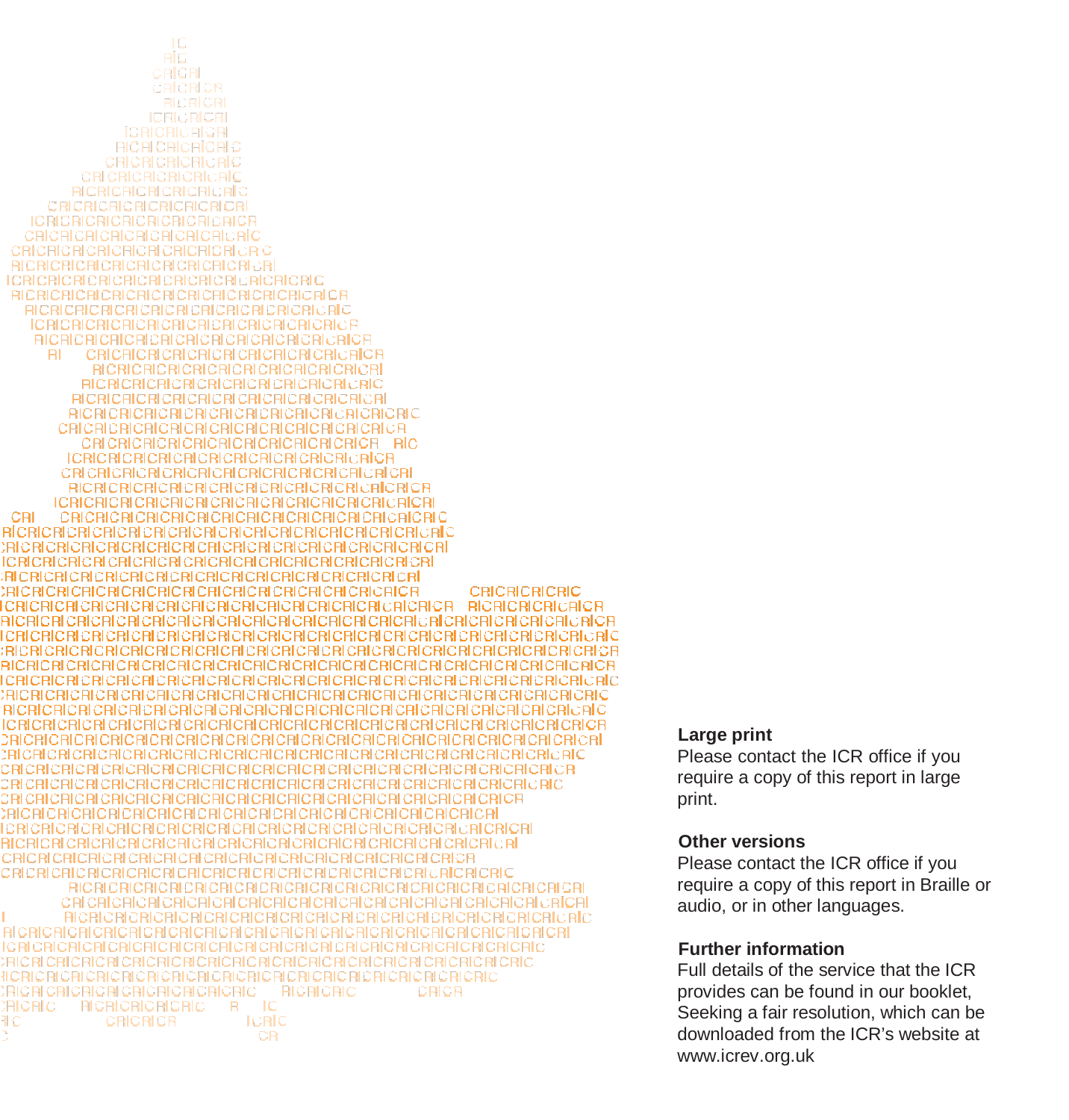

# Foreword by Andrea Cook OBE

I am pleased to present the Annual Report from the Office of the Independent Complaints Reviewer (ICR) for Her Majesty's Land Registry (HMLR) for 2019-20. For the first time the ICR's position is an appointment made by the Government Minister in BEIS (Department for Business, Energy and Industrial Strategy) who has responsibility for HMLR.

Who could have known when I was appointed back in September 2019 that, after six months, we would be in lockdown?

This has been a very difficult and distressing time for individuals, families and local communities, resulting in many thousands of deaths and disruption to lives which will undoubtedly leave its mark on people's physical and mental health. Issues relating to land and property are complex and can have a major emotional impact at any time, but during the pandemic they are likely to have been amplified.

It is to HMLR's credit that it has continued to provide a service during this time. Although its offices have been closed, staff have worked from home to keep HMLR open, ensuring that the most essential transactions can continue. It expects that, by June 2020, critical services of searches of the index map, official copies and official searches will be processed within normal timeframes and HMLR will focus on building up remaining service delivery back to previous levels. There has been no relaxing of response times, however I think it is too early to say if there will be an impact on complaint handling in the longer term. I welcome HM Land Registry's Chief Executive and Chief Land Registrar to his new post and wish him every success for the future; I am sure he could not have expected this baptism! His contact with stakeholders indicates that he is aware of the differing processing times for different products and, for example, acknowledges the need for Expedited requests where appropriate.

The ICR team are all working remotely but have regular telephone, email and video conference contact. At the time of writing the staff are not travelling to the office in London and, like many organisations, I expect our pattern of working to change in the future, with more use of remote contact. Complainants have been encouraged to contact us by email or through our referral form, if at all possible. (Please note that there is no need to send copies of any correspondence with HMLR – the staff are able to access all correspondence held by HMLR when investigating a complaint). We are up to date with our investigations. It is disappointing that visits to the HMLR offices have temporarily been halted; I thoroughly enjoyed my visits to Gloucester and Swansea to meet large numbers of staff and engage in discussions on the key challenges facing HMLR staff and I hope these can resume later in the year.

Although I am new to my role as the ICR, I have had many years of handling complaints in the energy, financial, legal services and water sectors. I also spent 13 years working for the Parole Board, chairing oral hearings for life sentence prisoners and assessing their suitability for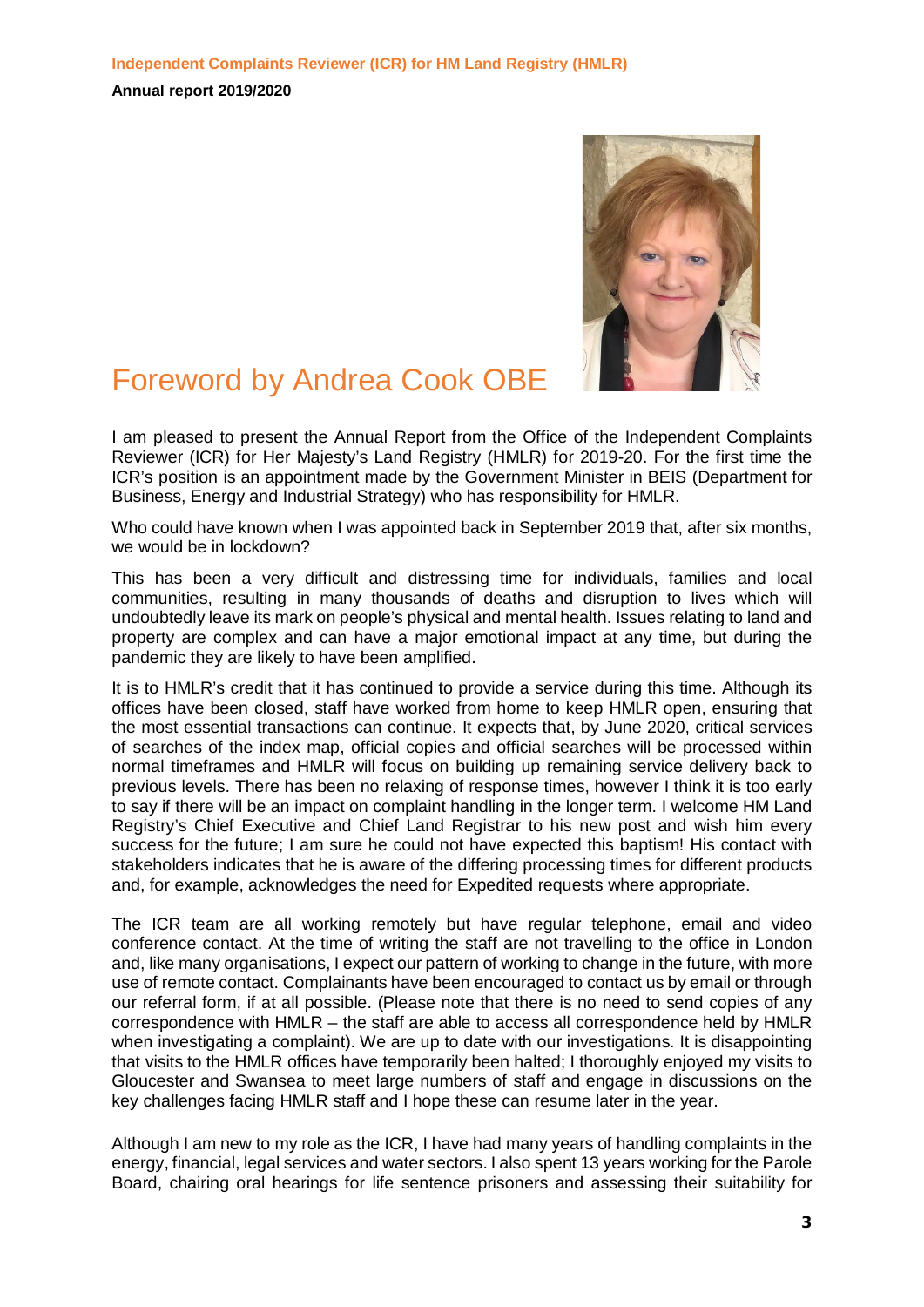parole or prisons of lower security based on the risk they present to the public. Therefore, whilst new to complaints handling for land and property, which are undoubtedly technically complex, I understand issues of consumer detriment and the need for complaints resolution. I am also ably supported by a small team with many years of expertise who liaise with complainants and carry out the initial stages of an investigation. I am grateful to them for their patience and professionalism and for helping me to get up the "learning curve".

The ICR service was established back in 1998 to look into complaints made by service users, including members of the public and conveyancers. Since then Jodi Berg and Elizabeth Derrington have both held the office of ICR for lengthy periods of time. Like the other sectors I have worked in, people come to the ICR because they want an independent person to give an impartial but informed view of whether their concerns are justified and, wherever possible, to recommend action to put things right for them and stop similar problems arising in the future. Some complaints centre on case handling, others involve complex legal and procedural issues about land and property and can arouse strong emotions. The vast majority of HMLR customers find dealing with HM Land Registry unproblematic but, where appropriate, I will recommend redress and look to identify ways in which services could be improved. I am pleased to say that HMLR has been responsive to my reports, and accepting of them where our views differ, willing to learn from the independent focus I bring. For those complainants where the outcome is not what they would have hoped for I recognise that this can be frustrating. This may be because people hope I will be able to obtain a change in a registration decision. However, my role is limited to scrutiny of how HMLR handled matters and whether it provided a reasonable standard of customer service, in line with its own policies and procedures. Decisions taken by HMLR under statutory authority can only be challenged by way of judicial process and do not fall within my remit.

I have been surprised, and on occasions disappointed, by complainants who are insulting or offensive towards the staff of HM Land Registry. I have made it clear from the outset that I will consider every complaint fully and fairly but will not accept people being unreasonable in their demands, rude or personally abusive. This behaviour is always unacceptable, and there are times when I have found it necessary to say so in my reports.

There have been occasions when HM Land Registry has felt that my decisions have been weighted in favour of complainants, and times when complainants felt that I was 'biased' in favour of HMLR. That is the nature of independent review. One can do no more than look at each case on its own merits and provide as fair a judgement as possible. In the end, it is the independent view from an 'informed' outsider that makes the process worthwhile. The complainant and HMLR both have the chance to comment on my draft report.

Nowadays there seems to me to be a tendency in a general complaint culture to excuse poor service by putting it down to operational problems, to limited staff resources, or for people to complain more than in the past. There is some truth in all of this, however, my experience is that in most cases delay, poor communication, lack of empathy for a customer's personal problems and/or failure to give a sincere apology, lie behind many of the cases that I uphold. These are things that rely on human reactions and interactions with customers and, in particular, an early recognition of the need for a prompt apology can often provide quick resolution.

Complaints arise when people are unhappy with how HMLR has dealt with their problems and responded to their concerns. The response to them still needs 'human' intervention, as does consideration of the complex applications and decisions that may lead up to them. I am aware that HMLR's Business Strategy shows the wide range of plans for it to become a more digital and data-driven registration business and a world leader for speed and simplicity and an open approach to data. It is nevertheless still essential that consumers remain at the heart of such laudable objectives for housing and infrastructure. There is a challenge for HMLR to support front line staff to record and respond appropriately to day-to-day customer concerns about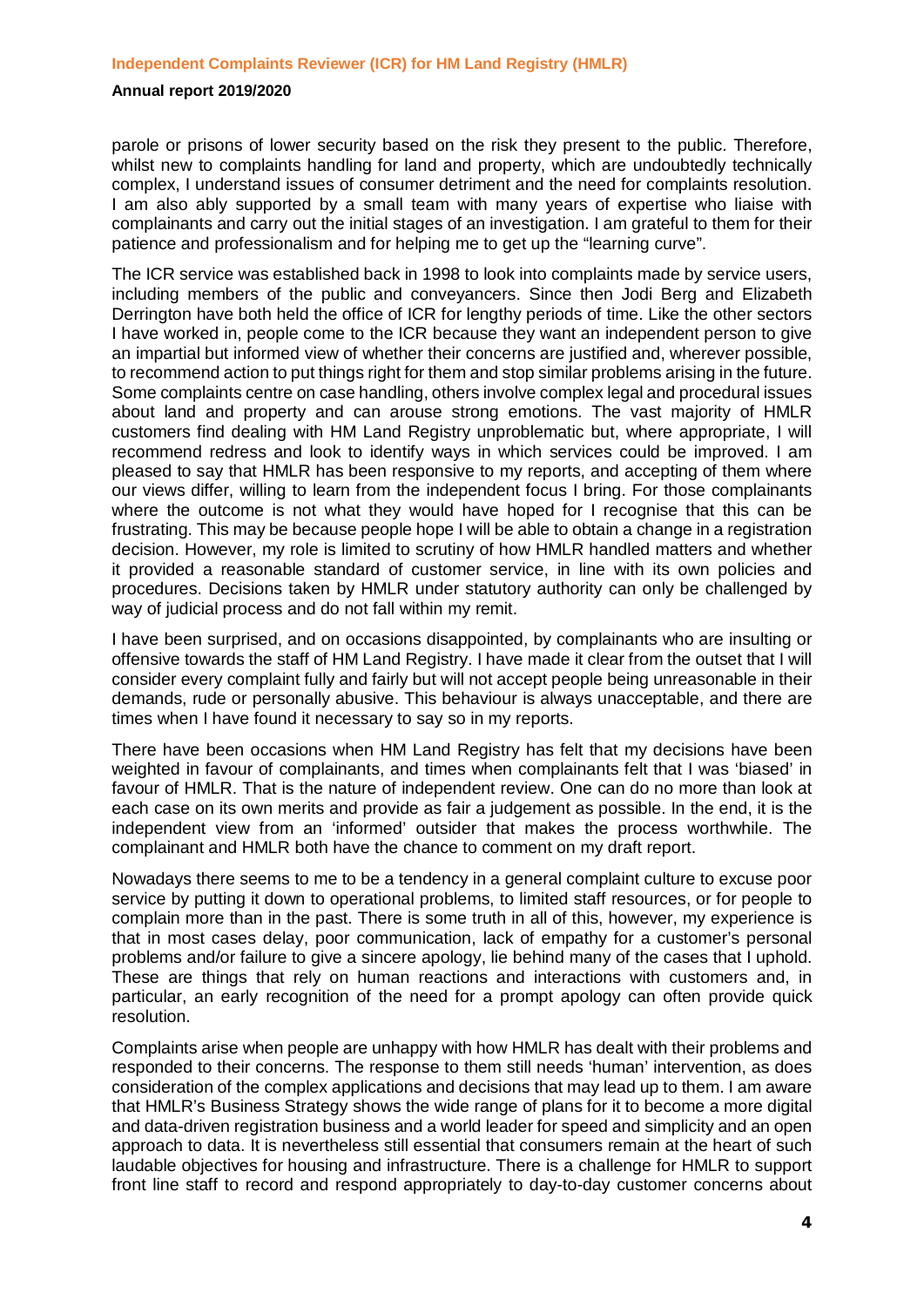delays and mistakes – which are inevitable for any organisation. When a customer's concern arises from a boundary dispute or a family problem, HMLR staff need to be clear about the limits of their role and what HMLR's procedures can and cannot do.

Examples of poor service or unfairness can include:

- Failure to follow proper procedures
- Discourtesy
- Discrimination or injustice
- Excessive delay
- Not answering a complaint fully and promptly
- Failure to apologise for mistakes

I share the hope of my predecessors that HMLR will go from strength to strength as a model of excellence in public service and that the ICR's office will continue to play a central role in promoting good complaint handling and organisational learning. Complaints are an essential element of feedback for an organisation prepared to take a constructively critical look at its own service, placing the culture of customer service and good complaint handling at the heart of the business. My office looks to ICREST (Independent Complaints Review Evaluation Study Team), an internal review body for HM Land Registry, to review my reports for comments or recommendations that are designed to improve HM Land Registry practices, processes and service delivery. ICREST's terms of reference include both the responsibility to review recommendations and, if appropriate, ensure that they are translated into action.

As for the future, I would like to see the ICR's office make further advances in Plain English, achieve the Crystal Mark for Clarity 'seal of approval' for the Annual Report and embody the principles of Plain English in our written reports. As a first stage, the reports issued by my office now have a covering letter which summarises the decision and sets out the key principles to guide complainants through the reports.

April 2020.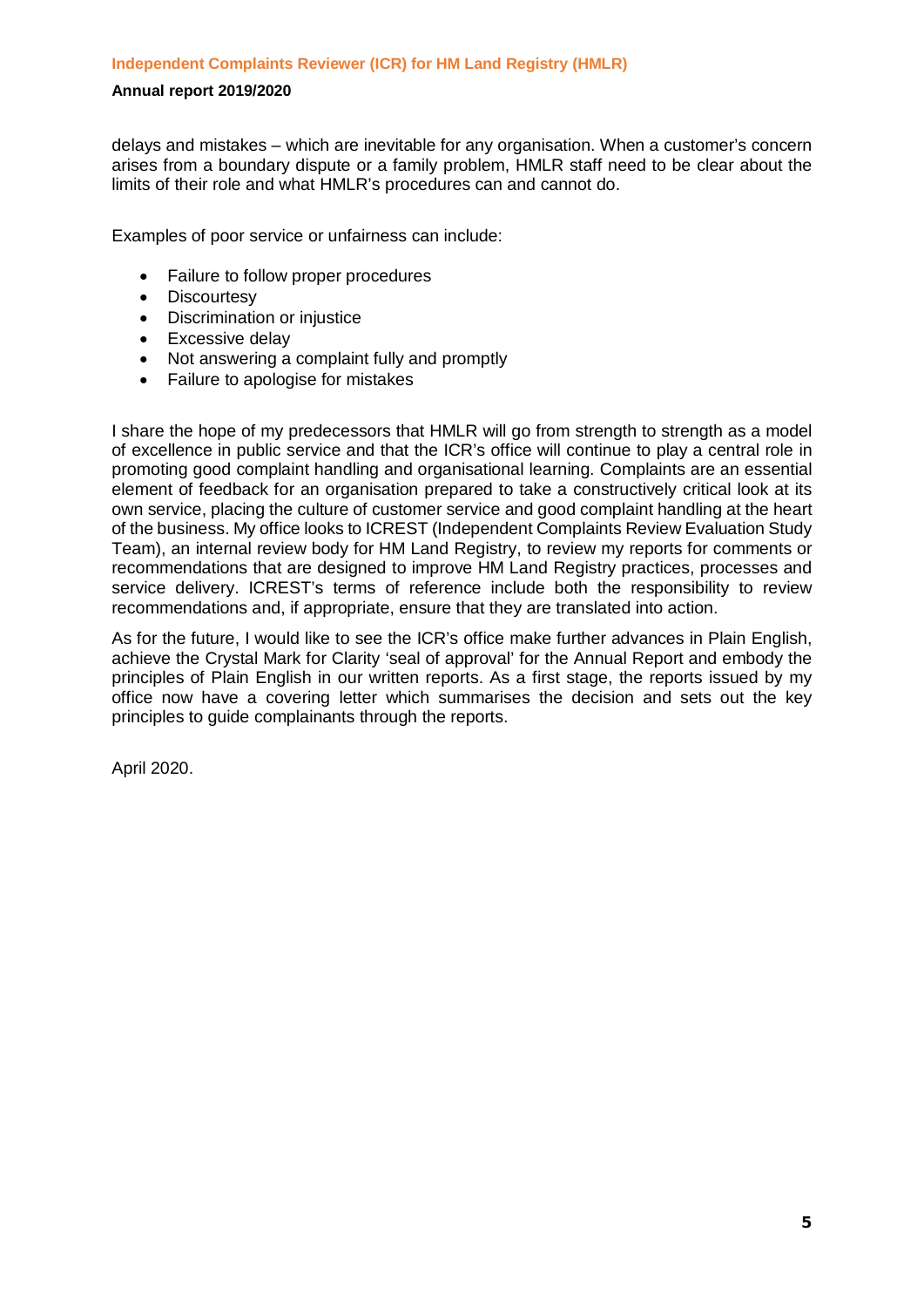# The ICR service for HM Land Registry's customers

### **Our mission**

To seek a fair resolution of complaints.

### **Our purpose**

To provide a free, effective and impartial complaints review and resolution service that settles complaints in a proportionate manner and makes a positive difference for future HMLR customers.

People can expect from the ICR team: courtesy, honesty, respect, objectivity and 'straightforward' language.

### **The principles of good complaint handling**

The Ombudsman Association's principles of good complaint handling underpin the process of ICR review. They are:

- clarity of purpose: each review includes a clear statement of its purpose, intent and scope
- accessibility: the service is free, open and available to all who need it
- flexibility: procedures are responsive to the needs of individuals
- openness and transparency: we provide public information that 'demystifies' our service
- proportionality: the process and resolution are appropriate to the complaint
- efficiency: the service strives to meet challenging standards of good administration
- quality outcomes: complaint resolution leads to positive change.

We also take into account the 'FREDA' principles of human rights:

fairness, respect, equality, dignity and autonomy.

### **ICR office**

It is vital to my independence that I am not part of HMLR or a civil servant. The service I provide is subject to a service level agreement with HMLR, and I am personally responsible for all conclusions and recommendations that come from complaint reviews. I am supported by a small team of staff seconded from HMLR but who are directly line-managed by me. These staff bring to the office the benefit of their expert knowledge of HMLR's practice and procedure and the legislation under which HMLR operates, as well as their commitment to good customer service.

### **ICR remit**

Anyone who has complained to HMLR and is dissatisfied with the outcome can ask me to review the matter. However, I cannot review or overturn HMLR's legal decisions, or investigate issues that are subject to proceedings before the Property Chamber or any other court. In addition, I will not generally be able to accept a referral made more than six months after the date of the final complaint response from HMLR. Complainants are signposted to me in all final complaint responses that HMLR provides.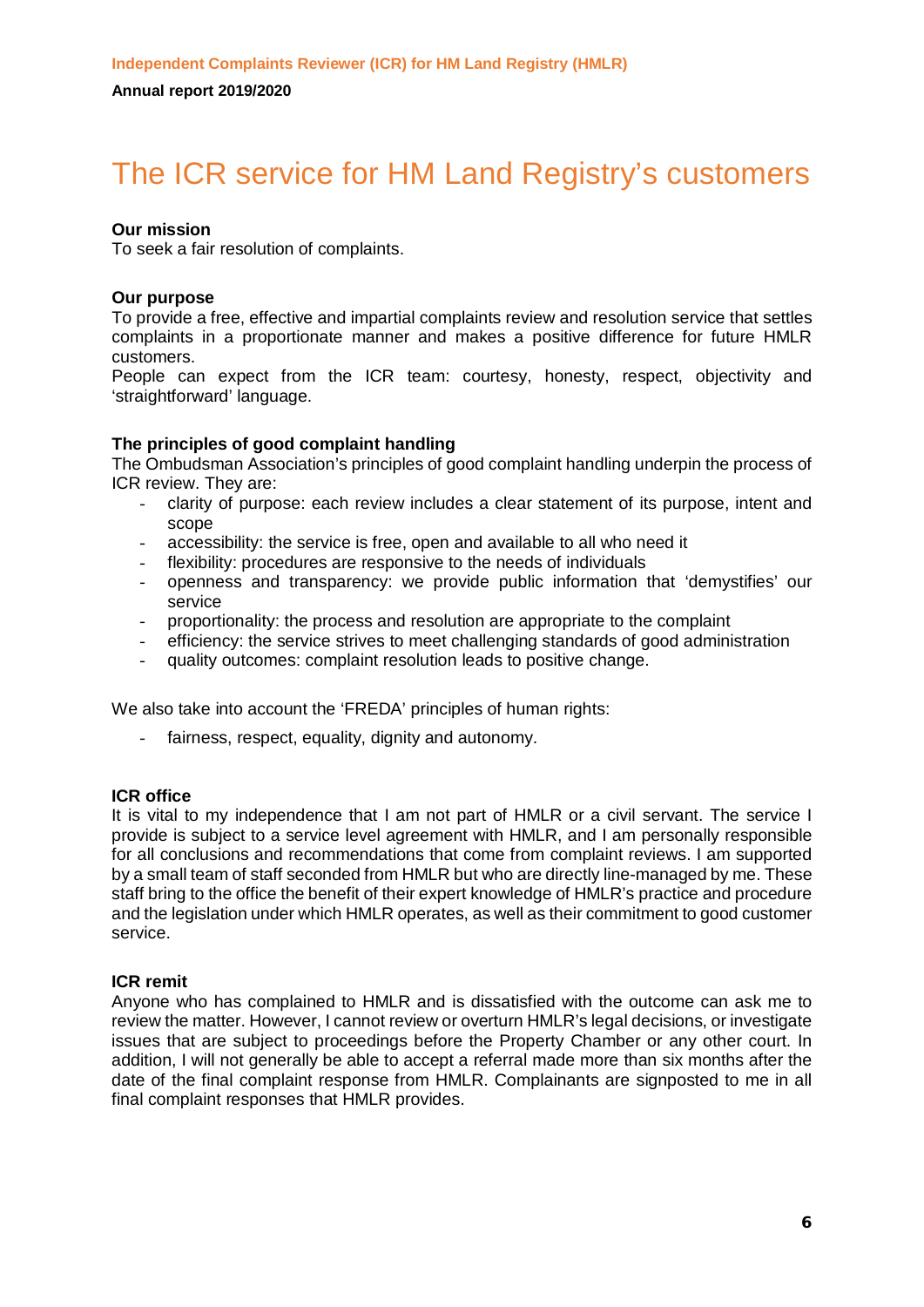#### **ICR process**

Before a complaint is accepted for review, a preliminary investigation is carried out to determine whether or not the complaint is one that falls within my remit. This may involve discussion with the complainant to find out more about their continuing areas of dissatisfaction and to gain an understanding of the outcome they are hoping to achieve. It may also be necessary to make enquiries of HMLR in order to clarify that its internal complaints procedure has been fully completed. If the complaint is not one that I can consider, we will offer advice to the complainant on options for pursuing the matter further.

Having determined what the complaint was about and that it falls within the ICR remit, we explore the possibility of an agreed settlement between the complainant and HMLR. If there is none, we carry out a review by way of a thorough examination of HMLR's records and with reference to information provided by both the complainant and HMLR.

The ICR report includes a summary of the background to the complaint and my conclusions on whether or not the complaint was justified, supported by reasons for my decision. Where complaints are upheld, I can make recommendations to HMLR, either for personal redress, such as an apology or consolatory payment up to £3,000, or for practical improvements to HMLR's systems and processes to reduce the likelihood of similar complaints arising in the future. Both the complainant and HMLR have an opportunity to comment on a draft before the report is finalised and their comments are fully considered.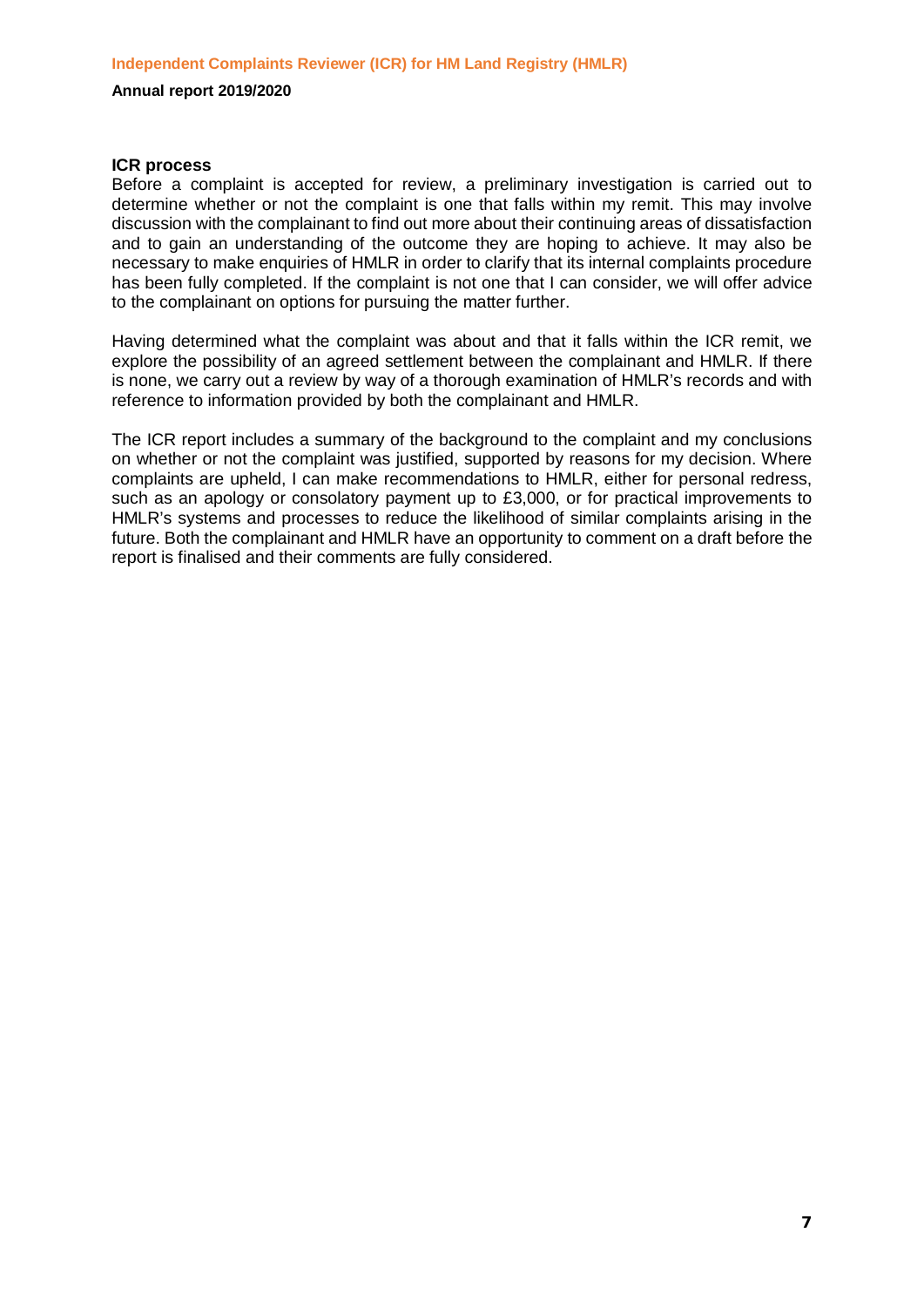# Case Digest

This section is intended to provide a 'flavour' of the sort of complaints that are brought to me and also the approach that I and my staff take.

### **An early resolution**

As mentioned in the previous section, when my staff receive a new complaint referral, they explore whether there is a possibility of an agreed settlement or resolution.

Ms A complained to my office about what she described as a "shambolic" experience: she had to contact HMLR on numerous occasions about a minor matter, the refund of a cheque. Three months later, the issue still had not been resolved. My staff investigated and established that, although Ms A had received several complaint responses, the correct procedure had not been followed and she had not received the final response which would enable me to investigate. My staff referred the complaint back to HMLR and an HMLR lawyer wrote to Ms A apologising for the poor service and offered £50 to compensate her for the inconvenience and distress she had experienced. HMLR later described the offer as being "in full and final settlement" and said that, by accepting it, Ms A would forego any further claims.

Ms A told me that she considered the offer to be insulting and that, as there had been "so much drama over a trivial request", she still wanted to pursue her complaint.

I expressed my view to Ms A that, while HMLR had fully acknowledged its service failures, it had not offered redress proportionate to the length of time Ms A had been inconvenienced. I also considered that the legal nature of the offer had undermined what should have been a goodwill payment.

My staff liaised with both Ms A and HMLR and established that Ms A was prepared to accept a further apology accompanied by the consolatory payment totalling £200 that I had suggested and also that HMLR agreed that would be a reasonable and appropriate outcome. Ms A thanked my staff for resolving the matter and expressed the hope that HMLR would *"put steps in place to implement change, so that no one has to endure the awful customer experience that [she] did".*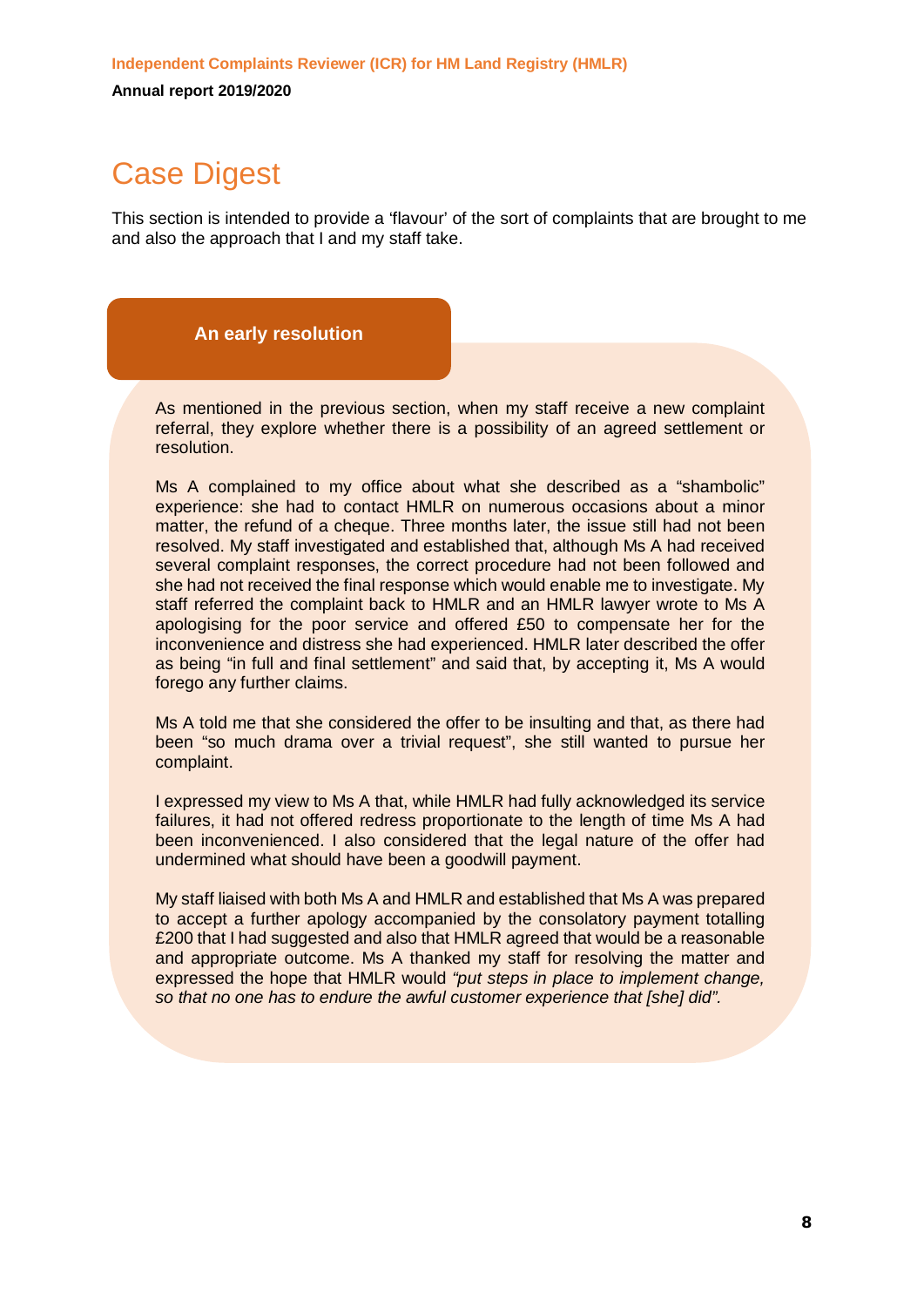**Independent Complaints Reviewer (ICR) for HM Land Registry (HMLR)**

**Annual report 2019/2020**

**Neighbourhood Dispute**

Disputes sometimes arise over the use of land and cause people to question whether HMLR has carried out its job properly. Mr B believed that HMLR had wrongly granted a title for land adjoining his property. He complained that HMLR should have given him notice of the first registration application and that it had failed to follow procedures in its own published guidance relating to adverse possession. In line with my remit, I cannot say whether any registration decision is legally right – that is for the Court, but I can check whether HMLR has followed proper procedures in reaching its decision. After investigating Mr B's complaint, I found that HMLR had correctly followed its procedures, that there was no maladministration or any suggestion of bias. I also found that HMLR had responded appropriately to new information Mr B had provided. I did, however, recommend that HMLR apologise for not disclosing a relevant letter when corresponding with Mr B and his Member of Parliament.

### **Registration Delays**

Ms C complained that HMLR had given unsatisfactory and inconsistent answers about how long her application would take to be completed and that it had failed to respond appropriately to the concerns she had raised. After investigating, I found that HMLR publishes clear service standards on its website for most of the applications it processes. Ms C needed to register a deed that had extended the term of her lease and she was planning to put her house on the market. Her application fell into a category for which HMLR did **not** provide a service standard but instead published an average completion time. During the course of her contact, Ms C was told that the relevant times for her applications were variously 106, 116 and 120 working days.

HMLR completed Ms C's application shortly after she contacted my office (154 working days after it had first been received) but I was critical of a number of aspects of the service provided. I recommended that HMLR should publish service delivery standards for all types of application and until then HMLR staff needed to be clear about the difference between average completion times and speed of service targets so as to avoid giving misleading information. I also identified a number of failures in following both the complaints procedure and also the "expedite procedure" (which is in place to mitigate problems caused by the backlog) and I recommended that appropriate training be provided to customer facing staff.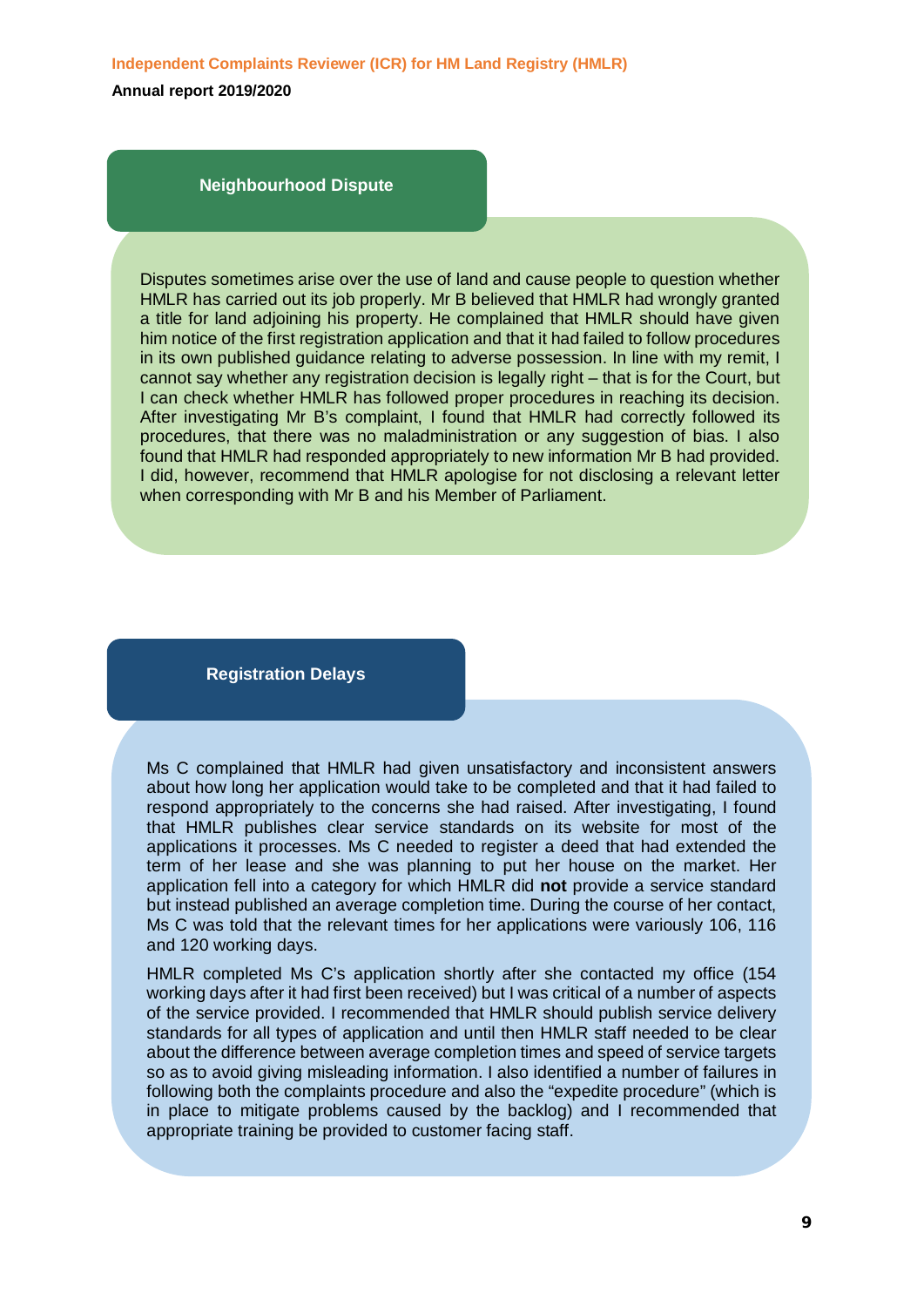#### **Legal representation**

Following his father's death, Mr D believed he was entitled to a share in his father's house and was in dispute with another member of the family. Mr D made several applications to HMLR to protect his claimed interest in the property but HMLR cancelled the applications because they did not meet the basic criteria. By the time Mr D had made an application that met HMLR's requirements, the house had been sold. Mr D complained that HMLR had treated him unfairly. I did not uphold the complaint and found that HMLR had dealt with all of the applications without bias and according to the published procedures. I said it was unfortunate Mr D did not have the legal representation which would have helped him when he needed it but that it was not HMLR's role to provide legal advice or even to assist people in obtaining it: HMLR has a responsibility to be strictly impartial to all parties in a dispute.

### **A failure to listen**

j

Ms E had purchased a property which had a complicated conveyancing history and problems with the registered title. She was confident that she could sort out those problems after the purchase but unfortunately that confidence was misplaced. After investigation, I found that HMLR was not responsible for causing the initial problem but did not subsequently deliver an acceptable level of service. I said to Ms E: *"In 2015, you found yourself frustrated by HMLR's inability (as you perceived it) to understand that you were saying there was a mistake with the register and title plan and, despite extensive correspondence, you received no clear information as to what HMLR could and could not do to take matters forward. From August 2018, HMLR did not acknowledge or answer your complaints about the service you had received and did not seem to understand your request for costs. As I have discussed, it did not demonstrably follow its own guidance in considering that request."* I upheld the complaint and recommended that HMLR apologise and make an additional consolatory payment of £800 (to add to one of £200 previously offered). Ms E, while appreciative of my findings, did not consider that the amount recommended was sufficient for the stress she had suffered. I reminded Ms E in my final report that all complainants can ask an MP to refer their complaint to the Parliamentary Ombudsman if they are dissatisfied with my findings. I said that I was satisfied my recommendation had been proportionate and I drew her attention to the Ombudsman's published guidance about financial redress.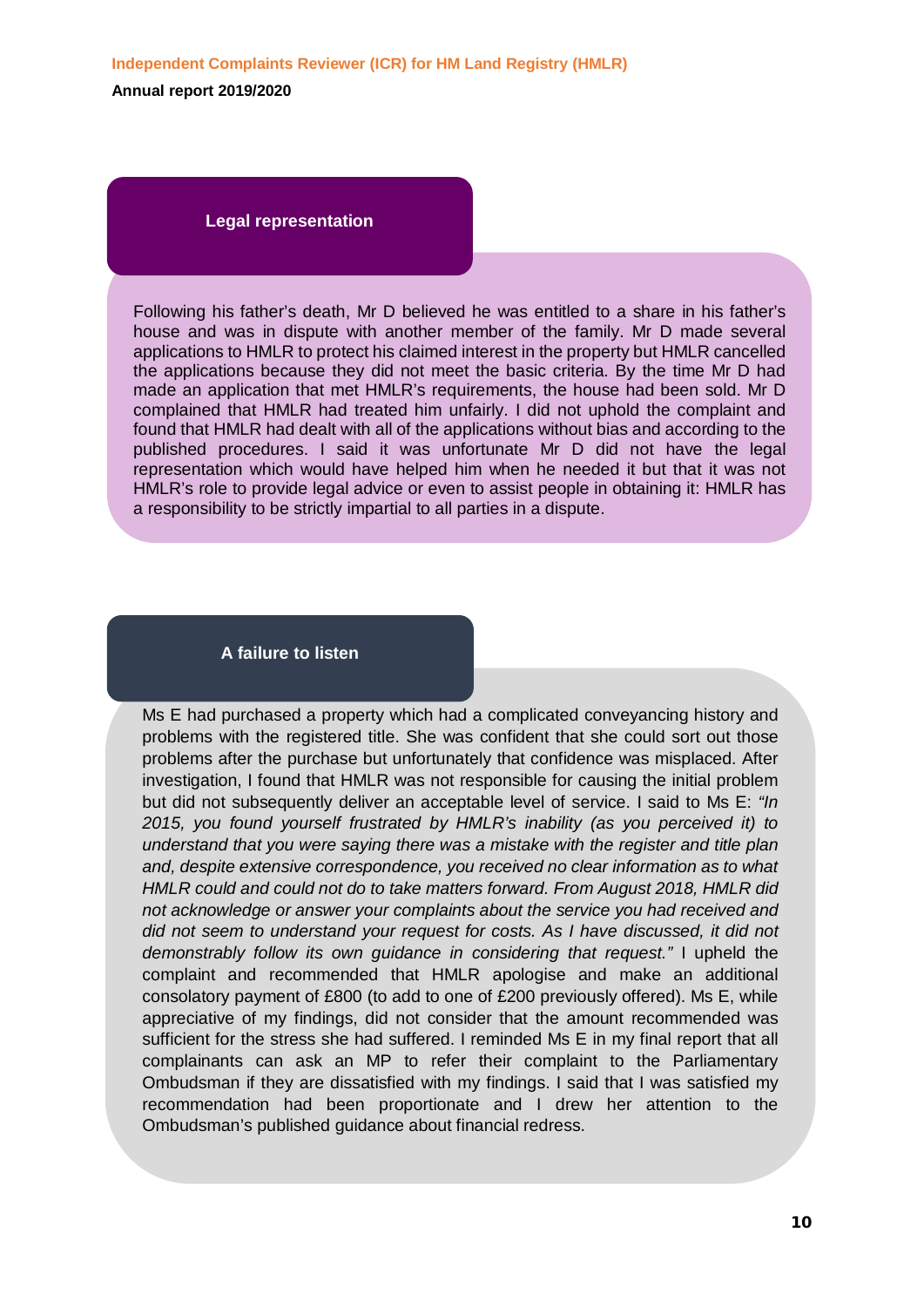# Learning from complaints

In last year's annual report, my predecessor, Jodi Berg said:

*"Most of my systemic recommendations this year have focused on improving HMLR's complaints procedures, with a view to ensuring that complaints are identified and recorded, responded to and escalated appropriately. My aim in making these recommendations is to assist HMLR to respond more effectively to customer dissatisfaction. It is notable and regrettable that, even in cases where I have not upheld any of the complaint issues, I have still had cause to be critical of complaint handling and to recommend that apologies be offered for this."*

Unfortunately, failures in complaint handling have remained a theme in this year's reports and I have made further recommendations about improving the ability of staff to recognise, respond to and escalate complaints appropriately. Other systemic recommendations have related to improving communication with customers when there are unavoidable delays and providing clear information about the service standards that customers should expect to be delivered.

HMLR's dedicated team for this purpose – ICREST – continues to enable the consideration of systemic recommendations and monitor their implementation. I am grateful to all those who serve on ICREST for their serious consideration of my reports and the recommendations I have made and for their efforts to make changes within HMLR which result in an improved service for future HMLR customers.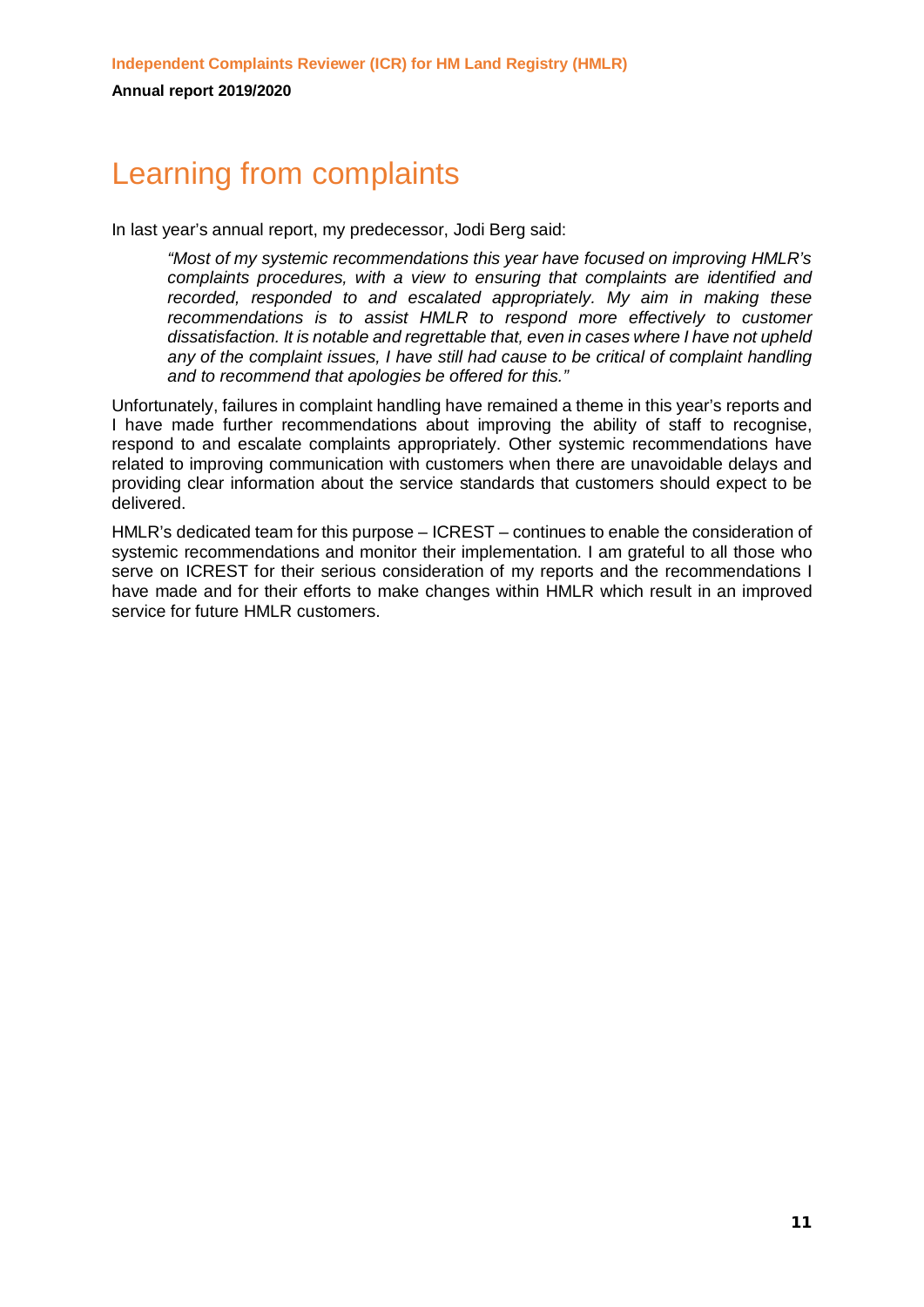# Facts and Figures 2019/20

The small number of service complaints referred to me shows that by far the majority of people and organisations having contact with HMLR are satisfied with the service they receive. Even when they have cause to complain, HMLR resolves most complaints within its internal complaints process.

The table below gives an overview of the work of my office in 2019/20 compared with the previous financial year. Of the complaints we received this year, 24 proceeded to a full report compared to 29 in 2018/19.

### **Complaints referred to the ICR**

|         | <b>Complaints</b><br>received | <b>Complaints</b><br>considered<br>by ICR | <b>Investigations</b><br>resulting in<br>findings of<br>maladministration | <b>Investigations</b><br>resulting in<br>findings of no<br>maladministration | <b>Complaints</b><br>resolved<br>through<br>conciliation |
|---------|-------------------------------|-------------------------------------------|---------------------------------------------------------------------------|------------------------------------------------------------------------------|----------------------------------------------------------|
| 2019/20 | 120                           | 100%                                      | 9                                                                         | 15                                                                           | 11                                                       |
| 2018/19 | 109                           | 100%                                      | 11                                                                        | 18                                                                           |                                                          |

As can be seen from the above table, most initial contacts do not result in findings regarding maladministration. The reasons for this include:

- the complainant may not have received a final response from HMLR. In these circumstances, we will refer the complaint back to HMLR to provide one;
- the outcome sought by the complainant may not be one that the ICR can provide and may be achievable only by taking action in the courts;
- the complainant may have referred the complaint for review after the normal six-month time limit has expired; or
- we may be able to secure an acceptable outcome for the complainant through intervention or conciliation.

We also receive contacts that are not specifically about HMLR. In those circumstances, my staff use their knowledge of the wider complaints resolution sector to guide the complainant to the most appropriate organisation to assist them.

### **Recommendations**

My recommendations to HMLR are designed to provide redress to individual customers and also to help HMLR improve its systems and procedures to reduce the risk of similar complaints recurring.

In terms of personal redress, apologies are recommended in most cases where maladministration or poor service has been identified. Consolatory payments can be for sums of up to £3,000. In general, they are for much smaller amounts that reflect the distress and inconvenience an individual may have suffered. They are fixed according to the seriousness of any service failures identified, as well as to the particular circumstances of the individual complainant. Last year, eight recommendations for consolatory payment were made for sums ranging from £100 to £800. Specific action recommendations may include, for example, that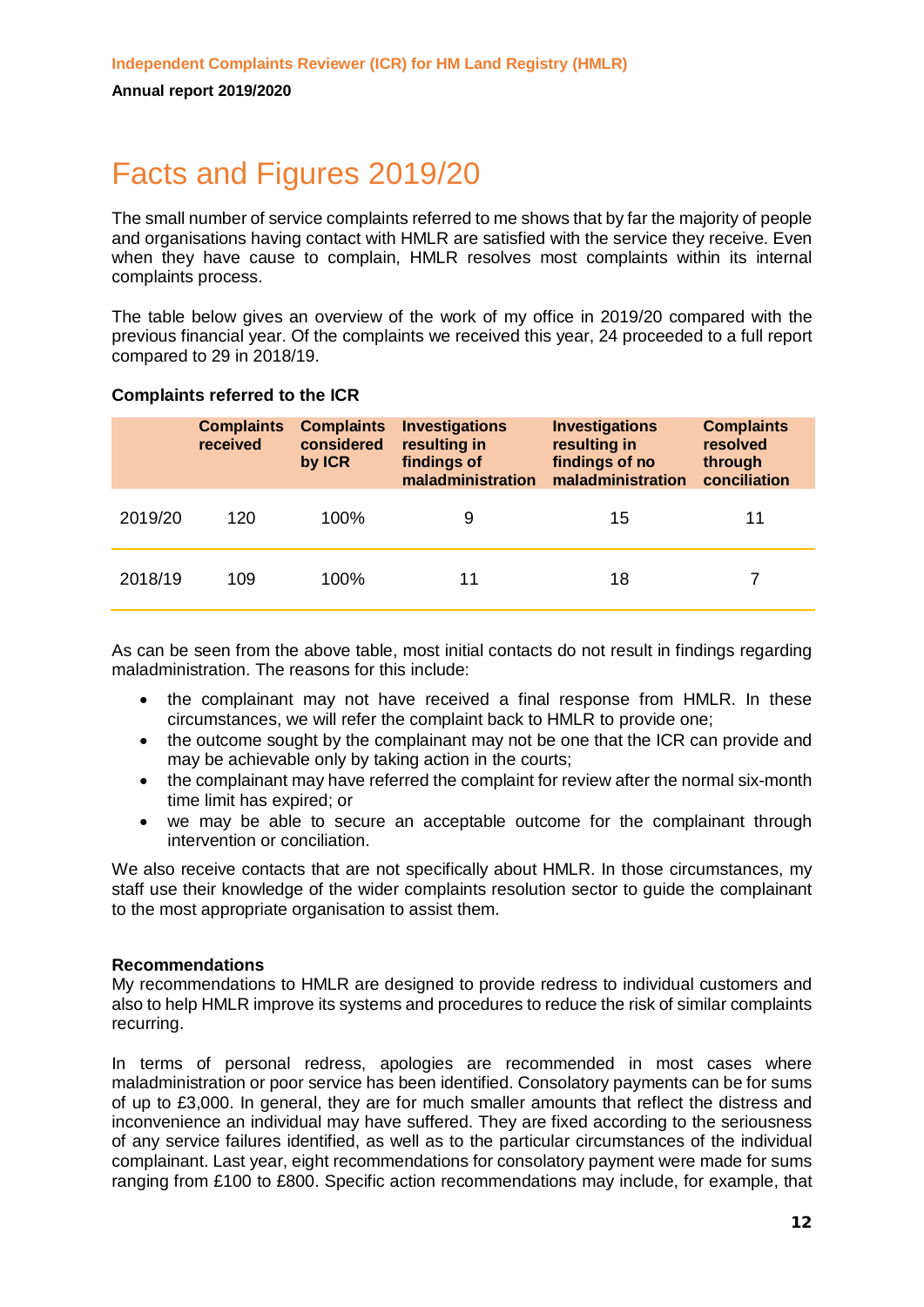HMLR should address issues such as rights to compensation not previously considered or check the records for additional information that can be provided to help the customer.

Systemic recommendations may be that HMLR provide or improve public explanations for processes or decisions. They may also be for HMLR to consider changes in procedures or provide training or further guidance aimed at helping HMLR staff to follow appropriate procedures.

Recommendations made in the reporting year were as follows:

|         | <b>Apologies for</b> | <b>Consolatory</b> | <b>Specific action</b> | <b>Systemic</b> |
|---------|----------------------|--------------------|------------------------|-----------------|
|         | service failures     | payments           | recommendations        | recommendations |
| 2019/20 |                      |                    |                        |                 |

HMLR continues to respond positively to all my recommendations and I am pleased to report that HMLR accepted and implemented all of my recommendations for personal redress made in the reporting period.

### **ICR speed of service**

We seek to provide a swift response to all enquiries and contact from complainants. However, when we carry out a full investigation, it can take a considerable time to examine the paper and electronic files which are often large and can extend over many years. We also need to allow time at each stage of the process for the complainant and for HMLR to provide comments.

Our published target is to complete a formal investigation within 26 weeks from the date of agreement that the complaint is within remit. This year, all but one of our reports were completed within that timescale and the average completion time was 14 weeks.

### **Financial information**

While the ICR office is managerially independent from HM Land Registry, the overall running costs of the office are met by HMLR. We continue to manage our budget as effectively as possible. The figures for the last three financial years are set out below.

| <b>ICR running costs</b>    | 2017/18  | 2018/19  | 2019/20  |
|-----------------------------|----------|----------|----------|
| Staff costs                 | £231,404 | £212,193 | £260,531 |
| Administration <sup>1</sup> | £17,232  | £15,736  | £16,197  |
| Total                       | £248,636 | £227,929 | £276,728 |

<span id="page-12-0"></span><sup>&</sup>lt;sup>1</sup> Includes accommodation costs.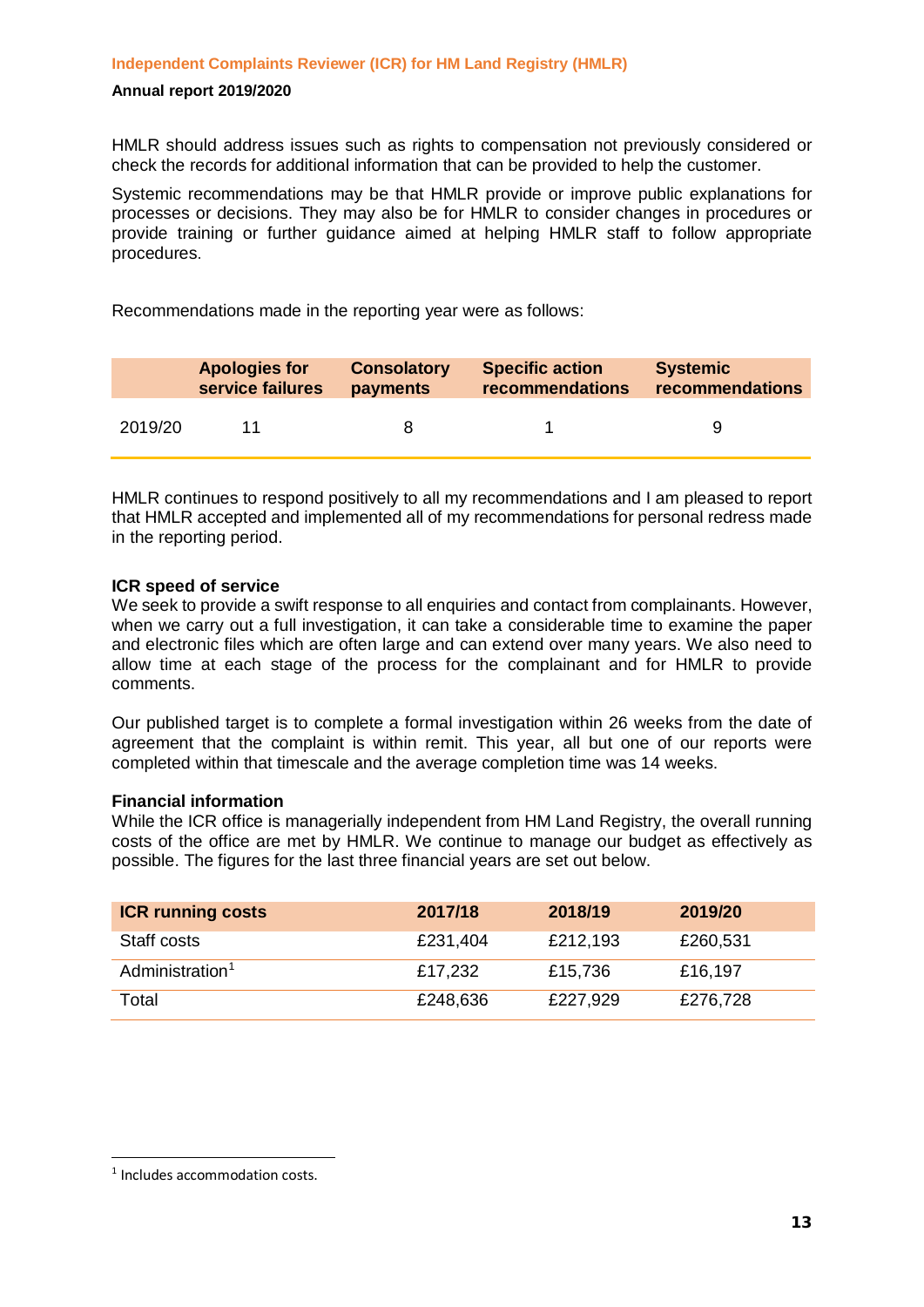# Customer feedback

Feedback for the ICR office – as for HMLR – is fundamental to improving the quality of the service we provide. Since we relaunched our website in February 2016, our service users have had the opportunity to complete an interactive form to provide online feedback although we still provide paper questionnaires to those who prefer not to use computers.

Our customers often comment on the detail and work that goes into our investigations. Complaints about HMLR can stem from underlying conveyancing problems and ICR reports seek to unpick and explain what has happened as well as provide my opinion on whether HMLR's actions may have contributed or added to a complainant's problems. Feedback on some of this year's reports has included:

"[Thank you for] all the detailed work and effort you have put into this report. It really is very comprehensive and informative."

"An excellent and very supportive organisation that I can fully recommend."

"Again, I cannot thank you enough for your tremendous support in bringing this complaint to a highly satisfactory conclusion."

"I feel sure that this will endeavour to help improve HMLR's timings and procedures in the future."

"After months of obfuscation from HMLR it was gratifying to read a well written and detailed analysis of the issues encountered in my efforts trying to get an acceptable level of Customer service from this bureaucratic Behemoth. Thank You."

I cannot change registration decisions nor substitute my judgement for HMLR's in interpreting conveyances. These are matters for the courts but dissatisfaction with the ICR's remit can result in complaints about our service:

"I wish to make a formal complaint against the failure of your organisation and your complaint investigator to have properly investigated a very serious matter that has resulted at this time, in the substantial loss to my property, but which must be restored to my name and added to my registration document, which remains highly incorrect, even without this additional land belonging to my property."

This illustrates the difficulties in meeting customer expectations, and indeed in achieving closure.

In other instances, customers have withdrawn from the review process while acknowledging assistance my office has provided in achieving the outcome they were seeking:

"I feel the LR process and communications was very poor, and the worst service imaginable. Having said that, I have reached my objective and I am not sure what a protracted investigation will bring any us? So, in the interest of giving some time back to your goodselves and the LR, I would like to think this is diverted to people like me who are still trying to get issues desperately resolved."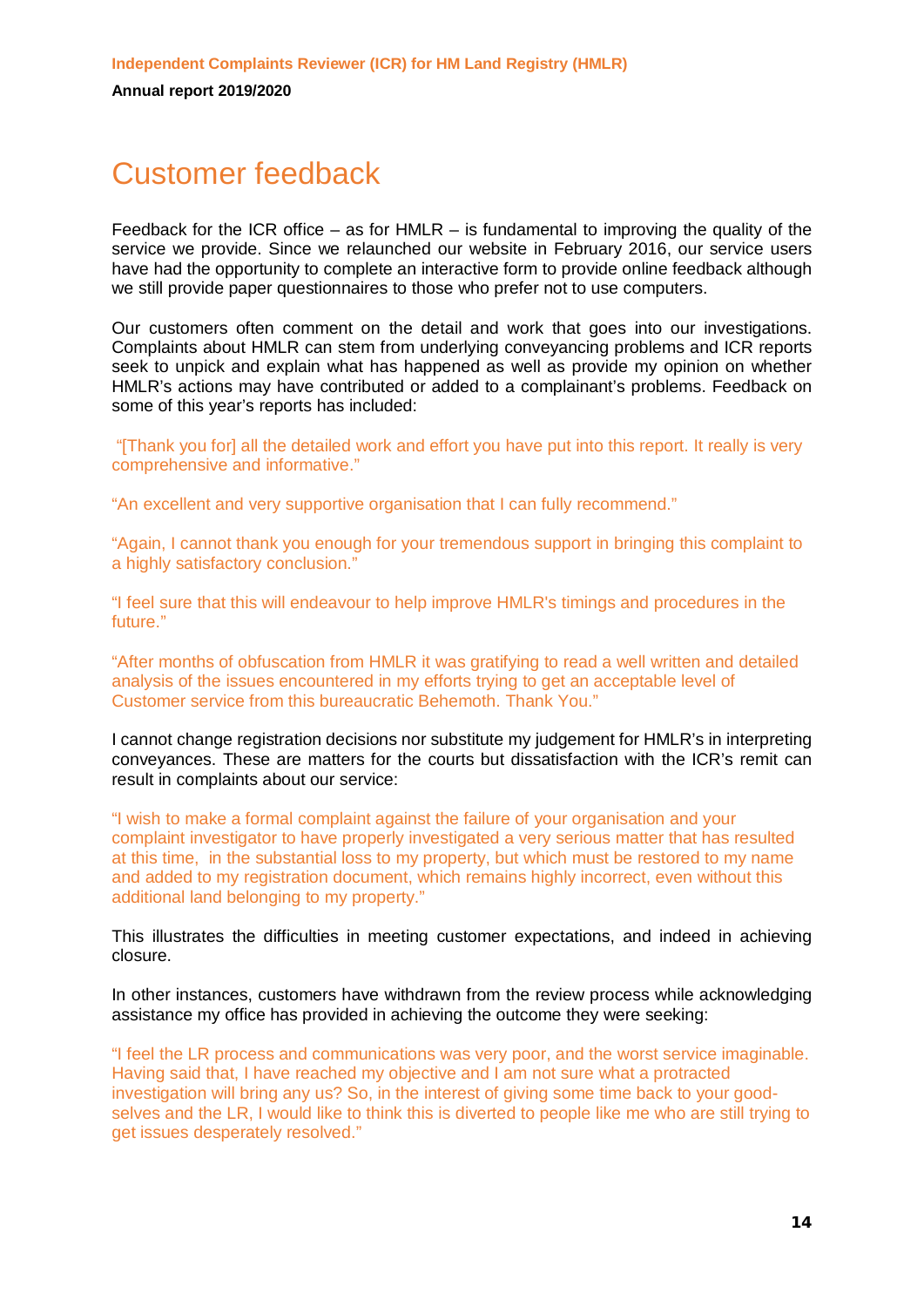### **The Parliamentary Ombudsman's office**

Customers dissatisfied with my conclusions can ask for a final review by the Parliamentary Ombudsman's office following a referral by their local MP. These reviews involve expert external scrutiny of the ICR office's work. I am pleased to report that, in the last year, the Ombudsman has not had cause to investigate any complaints about HMLR reviewed by my office.